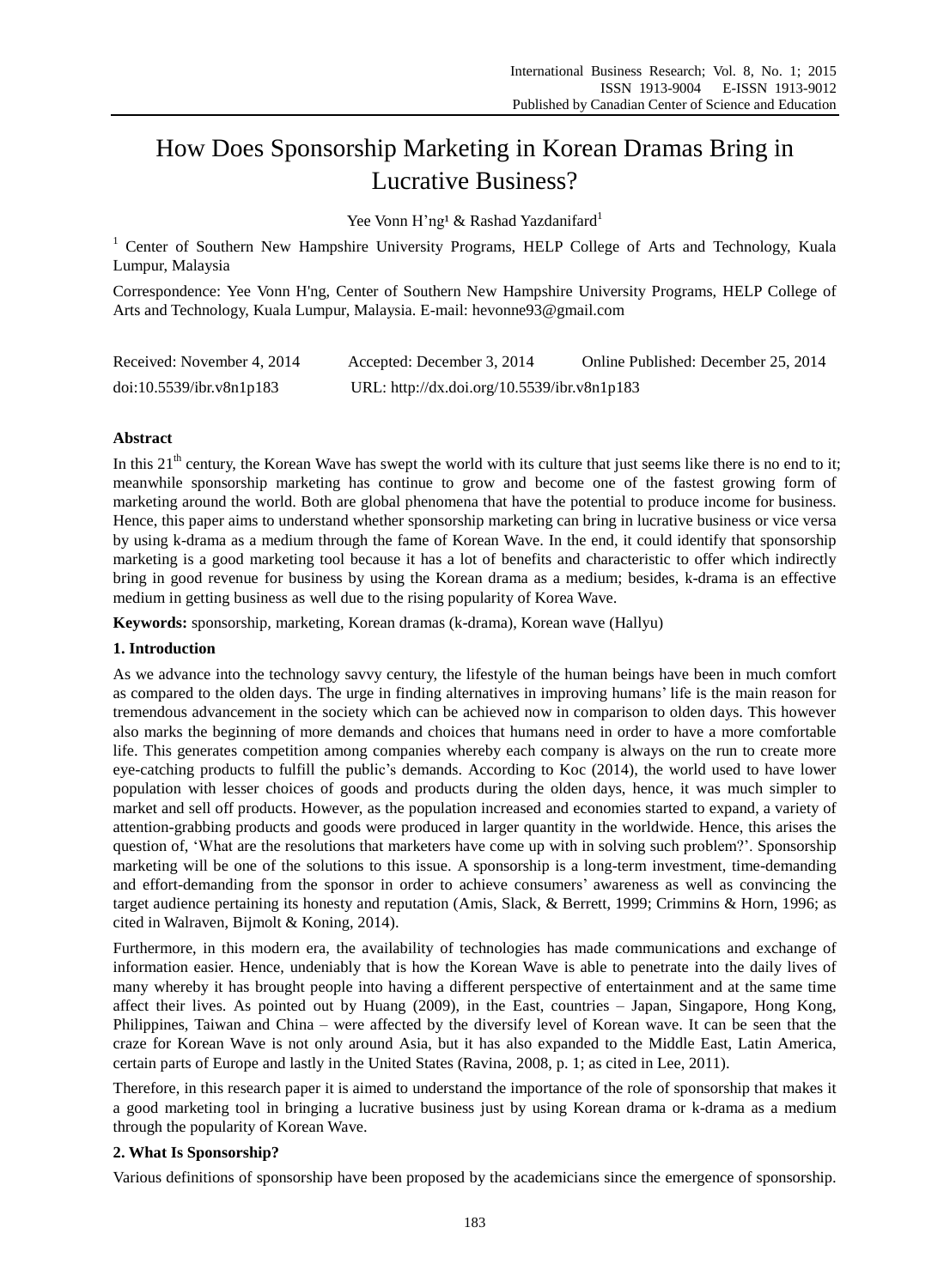However, the first and foremost definitions that is being recognized and approved by scholars would be sponsorship as a commercial activity (Meenaghan, 1983; Gardner & Schuman, 1987; Sandler & Shani, 1989, 1993; as cited in Polonsky & Speed, 2001). Therefore, sponsorship is a commercial event that exploits the relationship between the sponsors and sponsored in order to achieve marketing communications goal (Walliser, 2003; as cited in Schwaiger, Sarstedt & Taylor, 2010). Nonetheless, with the intervention and evolution of technology, today, the recognition of sponsorship is as a complex and inherently relational phenomenon characterized by multiple stakeholders (sponsor, sponsored activity, audience, media, government funders, etc) acting within a network (Olkkonen et al., 2000), comprising of multiple objectives (awareness, image, sales, resource sharing and development), as well as differing concepts as to what constitutes sponsorship value within the network itself (Farrelly & Quester, 2005b; as cited in Ryan & Fahy, 2012). In the eyes of sponsors, sponsorship provides a flexible platform for the communication and interaction between the numerous stakeholder groups as it is more strategic as a whole and often it is being compared with media advertising (Hastings, 1984; Hoek et al., 1997; McDonald, 1991; Meenaghan, 2001; as cited in Meenaghan, 2013). Hence, in short, sponsorship is a global phenomenon that is regarded as commercial activity and over the years it has evolved with added values; but then again, it should not be compared and be confused with advertising marketing.

# *2.1 The Growth of Sponsorship Marketing*

Flashback to year 1987, it is estimated around US\$ 5.6 billion were spent on global sponsorship and by 2007, the value has heighten to US\$ 37.9 billion as stated by Meenaghan (2013). In the year 2013, the global sponsorship spending is estimate to reach US\$ 53.3 billion as the growth in corporate investment over the years has been phenomenal (Meenaghan, 2013). Zdravkovic and D. Till (2012) state that the spending on traditional media, consumer-based and business-business promotions has dropped; instead, there is a rise in spending for sponsorship. Consequently, some of the largest business (General Motors and Procter & Gamble) have recognized this new trend and announced their commitment to grow spending on non-traditional promotion such as sponsorship than spending on traditional promotion like advertising (Graser, 2006; as cited in Zdravkovic & D.Till, 2012). It can be seen that sponsorship marketing has been growing rapidly over the years indicating the significance of it. There is further potential for this industry to grow even more in the future and definitely it has the ability in generating fortunes for business.

# *2.2 Reasons for the Growth of Sponsorship Marketing*

Sponsorship marketing has been growing significantly and there are a few factors contributing to its growth. According to Zdravkovic and D. Till (2012), some of the drivers are:

- a) The rising charges for advertising space
- b) Inefficiency of using advertisement because of DVR technology
- c) Advertising prohibitions on certain industries (such as alcohol)
- d) Close interaction between firms and consumers
- e) Lack of public funding for cultural and sporting activities
- f) Greater competition for public funding

Besides, recent research shows that, one of the reasons for the growth of sponsorship marketing would be due to the exposure of sponsorship that affects the thought of the consumers even if in the beginning individuals are not exposed to the sponsor (Herrmann et al., 2011).

# *2.3 Benefits of Sponsorship*

Sponsorship is a global phenomenon, with both sponsors and entities operating on an international stage, often with differing divisions of the same organization operating in different markets with different sponsorship objectives (Ryan & Fahy, 2012). Despite under such a complex condition, sponsorship marketing is still able to achieve success due to the irresistible benefits that it offers. According to IEG (2008), companies use sponsorship because it is able to offer different benefits and it is also a good medium that performs well being part of the integrated marketing communications. The benefits of sponsorship as listed by IEG (2008) are:

- a) Encourage product loyalty;
- b) Cultivate awareness and visibility;
- c) Promote image;
- d) To create promotion;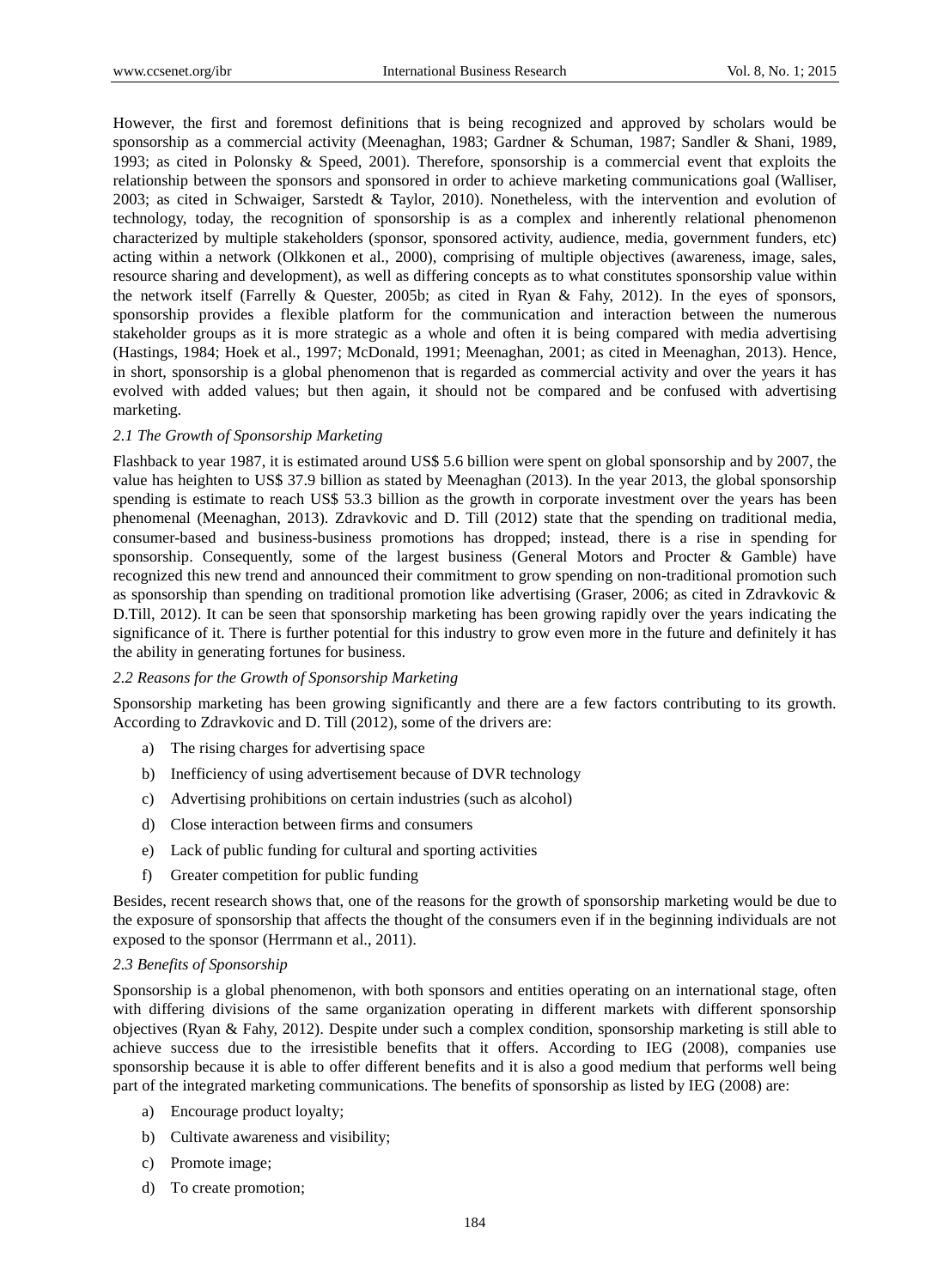- e) Illustrate community responsibility;
- f) Boost sales;
- g) Showcase products benefits;
- h) Amuse customers;
- i) Dissemination of information;
- j) Employ and retain the employees;
- k) Retailing opportunities;
- l) Retailers, dealers and distributors are given incentive;
- m) Ability to emerge the product from opponents';
- n) Allows smaller company to fight against larger ad budget companies;
- o) Accomplishment of multiple goals.

As stated by IEG, one of the benefits of sponsorship is to actually increase brand loyalty and in a research by Mazodier and Merunka (2011), it shows that sponsorship is able to cultivate influence on the product reliability and trustworthiness. The benefits that are listed by IEG are actually similar with the results that are suggested by some of the scholars. For example, Farrelly and Greyser (2012) mentioned that sponsorship has been recognized for its flexibility, in particularly the potential to target multiple audiences and achieve multiple objectives. Horowitz (2012) suggested that customers are more likely to buy the goods and services when they are alert and familiar with the product – hence, sponsorship can be deemed as a practical form of marketing which indirectly indicates its ability to increase brand loyalty. The enormous benefits of sponsorship can be achieved might be due to its' planned influence on customers' information, attitudes and actions towards the sponsor (Polonsky  $\&$  Speed, 2001). The suggestions show the ability of sponsorship to excel in business and the benefits that it carries is the reason companies are attracted. Recently, one of the world main concerns would be on the environmental issues, thus, some companies begin to promote environmental sponsorship. This is a great way to convey the message on the importance of environmental issues; yet, it is also able to cultivate awareness in using products that are more environmental friendly (Fenton, 2009). This is very well received as it can create awareness for the people and at the same time bring in benefits to the companies by sustaining their image. The immaculate benefits of sponsorship marketing certainly drive the growth of it.

## *2.4 The Advantage of Using Technology in Sponsorship Marketing*

In this current borderless world, technology plays an important role in ensuring communications as well as boosting the economy. Ritchie (2010) said that technology enabled sponsorships to allow technology businesses to showcase propositions that make a difference to the property; in terms of helping the property to operate more effectively and perform better with the help received from technology. As mentioned earlier, technology plays an important role in becoming a medium for communication; thus, it is often used as a medium to interact between the fans and audiences which indirectly creates an experience for them and helps to build the bond too. Technology companies also have the opportunity to exercise and integrate additional areas of the business with a well-considered sponsorship platform and with the correct usage of sponsorship marketing; allows technology companies to create a foundation program that can positively impact many areas of the business (Ritchie, 2010). This can definitely boost the business as a large amount of audiences from all over the world can be reached through the usage of technology. Besides, technology helps in easing the burden of heavy load in traditional technology.

#### **3. What Is Korean Wave?**

Korean wave or also known as hallyu in the Korean language means the significance increase in popularity of the South Korea culture that has reached out to other parts of the world since late 1990s, and has become a global phenomenon since then. In another words, hallyu can also be referred as the flow of Korea. The term hallyu or hanliu in Chinese was actually formed by a Beijing journalist in mid-1999 that was taken aback when the Korean entertainment was doing so well that it is able to achieve popularity in a short period of time and the influence that it has on the culture in China (Kim, 2007, p. 15; as cited in Lee, 2011). The Korean Wave which encompasses the South Korea culture that has made its way up as a global phenomenon are made up of Korean drama (k-drama), music (k-pop), films, animated comics, language, food, fashion and technology. Korean drama (k-drama) is the first South Korea culture that is being introduced and it was popular and slowly as technology evolved, certain mediums such as YouTube has being made available which made the spread of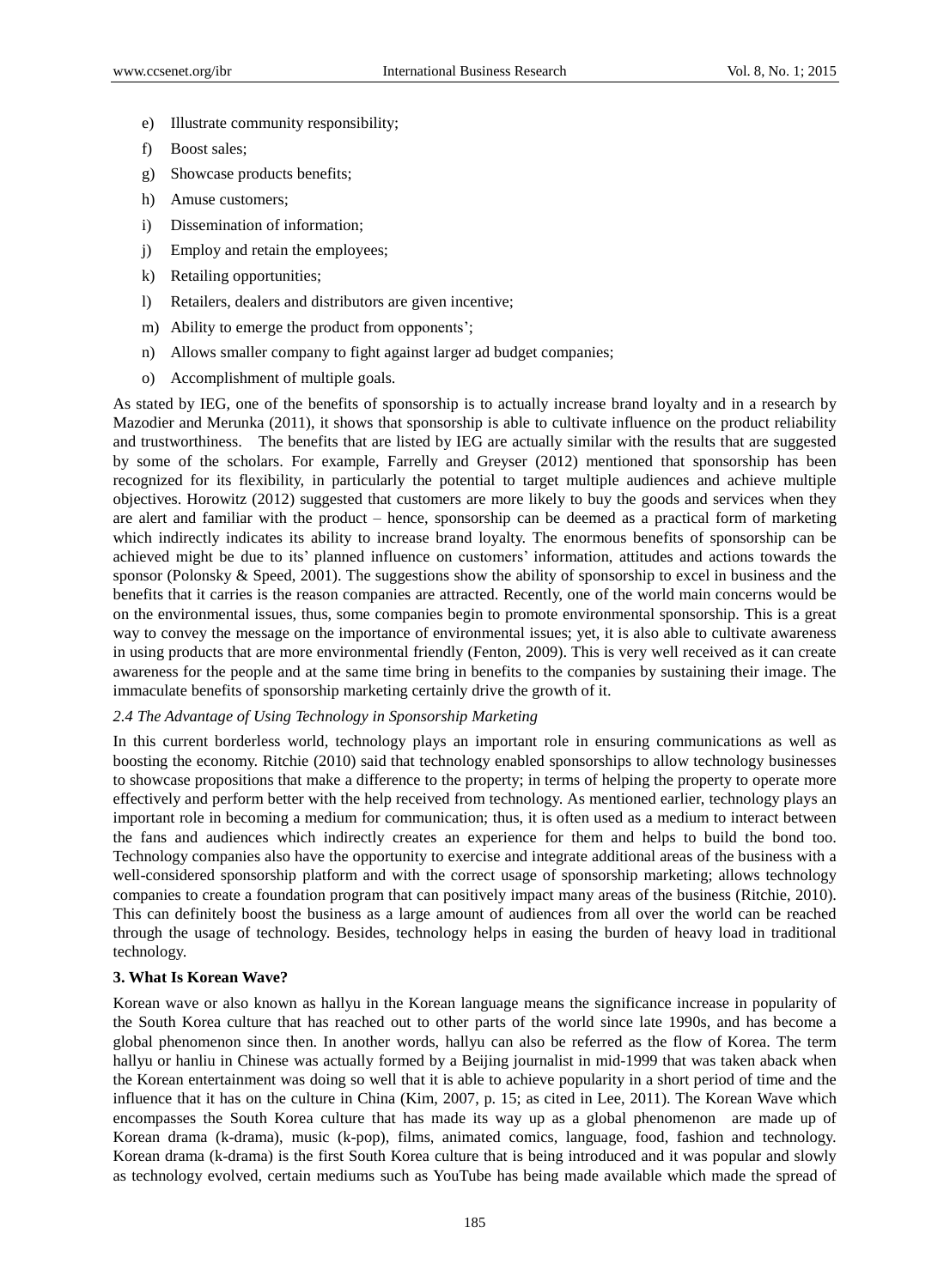hallyu is even wilder with the broadcast of the music (k-pop) and it has been expanding since then.

#### *3.1 The Success of Korean Wave Impact on the Economy*

The success of the Korean Wave partly also comes from the contribution of the Korean government which has enforced to endorse Korean entertainment and culture as an export industry (Chua, 2010). The government made the correct decision by investing into promoting Korean Wave; the economy of Korea has boosted since 1965 and now becoming one of the fifteen largest-economy, with a GDP of US\$1,155.9 billion in 2012 (Schwab, 2013). The success story of South Korea is still a miracle to most of the undeveloped countries and it is known as 'The Miracle of the Han River'.

## *3.2 The Contributions of K-Drama in South Korea's Economy*

It can be seen that Korean Wave can bring such a big impact in generating the nations' income; nevertheless, the Korean drama also definitely can play a significant role in generating revenue as it is also one of the components of Korean Wave. This is because the film and television industries have grown strongly with the overall increase of 84% in real GDP between 2005 until 2011; indicating that there is annual growth of 10.7% (Oxford Economics, 2012). In addition, according to Oxford Economics (2012) it is estimated around 7,549 billion won is being contributed by film and television industries to the South Korea GDP in 2011. Nevertheless, the hit drama Winter Sonata alone had managed to contribute around US\$ 6.24 million or 0.1 percent to South Korea GDP (2004) due to the growth in tourism, hotel, restaurant, wholesale and retail trade (Maeil Business Newspaper December 20, 2004; as cited in Kim & Ryoo, 2007). Thus, as absurd as it is the power of sponsorship marketing in drama cannot be underestimated as it has the ability to generate large sum of income for the businesses just by the content of it.

## *3.3 The Spread of K-Drama*

According to Schulze (2013), Korean drama is the first medium that is being used to spread hallyu and unexpectedly the response was very encouraging. For instance, in 2003, the arrival of Winter Sonata and Yon-sam to Japan is like a monsoon according to Kim and Ryoo (2007). Yon-sam is referred to the main actor of the drama whom name is actually Bae Yong Jun: the actor's popularity in Japan exploded after the drama was aired. Originally, the drama was aired in the year 2003; however, it only achieved its famed in the year of 2004 and even makes its way to the front cover of Japan's local magazine. The drama later was then rerun by NHK TV on prime time in the same year. In the year 2000, Taiwan aired two mini-series dramas, namely, Autumn in My Heart and Firework, had managed to attract large audiences in Taiwan. Huang (2011) stated that the television stations in Taiwan were competing to purchase the broadcast rights of Korean dramas which had made the price of the drama to shoot up. Clearly in the beginning, the spread of k-drama was mostly in Asian countries which might be due to similarity in sharing a historically deep tradition of Confucianism (Chua, 2010). The tactful method of using the shared similarity in spreading k-drama around Asian countries first was great because as Ho (2011) said that China was the world's second biggest economy after USA which indicates huge potential for sponsorship and many other business disciplines. In April 2011, three Korean dramas – Iris, Chuno (Slave Hunter) and Jeonwoo (Comrades) – had been purchased by a Belgium production for its broadcast right to air the drama in Europe (Dongailbo, 2011; as cited in Parc & Moon, 2013). Initially, the Korean drama was just spread geographically around East Asia countries but it had been expanded to many other countries in Europe, Latin America and the Middle East. Hence, it can be seen that the spread of k-dramas had gone viral since early 2000s.

## *3.4 Reasons Viewers Are Attracted to K-Drama*

Ever wondered why people would spend time watching k-drama? There are a few definite reasons as to why people would spend time watching Korean drama. Sung (2010) as cited by Parc and Moon (2013) had mentioned that the success of Korean dramas and films could be due to extracted factors such as nationalism; for example, as shown in Dae Jang Geum (Jewel in the Palace), which tells the tale of an orphaned cook who became the king's first female physician at a 16<sup>th</sup> century royal court of Korea, and family values, which are derived from Confucianism and represent the real sentiments of East Asian lives. Likewise, Lee and Lee (2007) mentioned as cited in Parc and Moon (2013) analyzed the Korean drama with different variables of the good script writers, producers, the outlook of the actors and actresses and consistent investment; sophisticated Korean consumers and fervent preference for dramas for demand conditions which could also be one of k-drama attraction to many. Next, the openness of television drama, that manage to encourage the viewers in using their imaginations to anticipate the development from episode to episode will also continue to provides viewers with the feeling of needing to continue watching it as they are eager for continuous feed of facts and what might happen next (Kim & Wang, 2012). Not to forget, the solid storyline of unconditional love is only one of Korean dramas' various stories (or themes) and the variety of story can be treated as strategy (Parc & Moon, 2013). The commitment and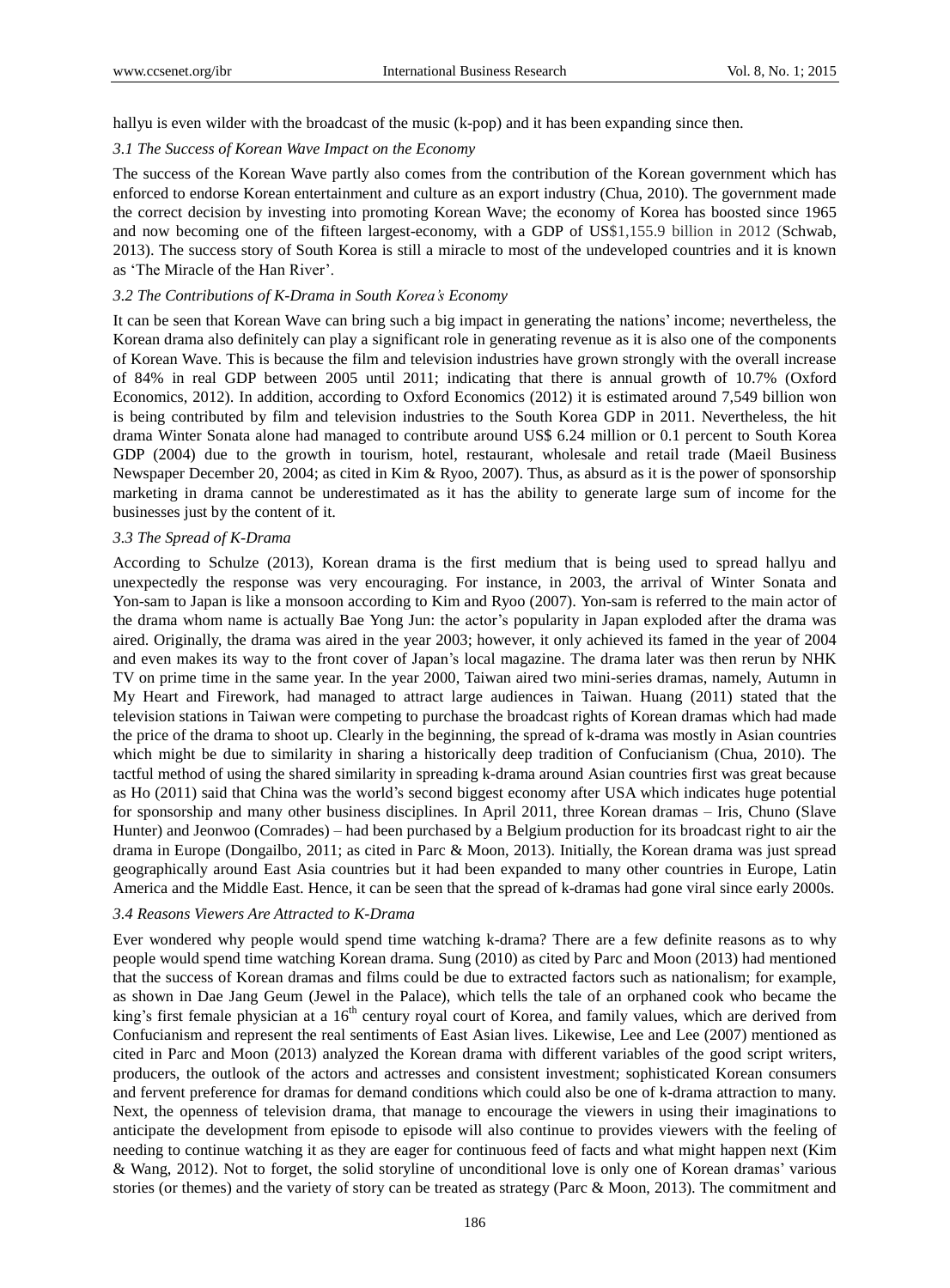addiction that is caused by the drama is also one of the reasons that people would spend time watching drama. Chua (2010) said that the TV dramas are seen as having a great potential in influencing is because of the effect that it has on people – commitment in continuing to watch the drama until the end and set aside certain hours to catch the drama in time – it can be seen that the given commitment can indirectly influence the attitude of viewers. The addiction while pursuing a drama would make missing an episode unbearable, so, certain solutions would be taken to make sure that the missing episode is available to be watched before watching the next episode. Besides, engagement with the drama is sustained until the series is complete due to each episode will draw the audience into an intimate relation with the on-screen stories and on-screen characters (Chua, 2010). Lastly, the attraction of the casts of the drama cannot be underestimated as good looking actors and actresses is a good marketing strategy to attract viewers (The Washington Post, 2006).

## *3.5 The Effectiveness of Using K-Drama as a Medium for Sponsorship*

Generally, a significant proportion of people upon returning home from either work or school are inclined to watch television which makes television one of the most popular technology equipment that managed to attract people's attention (Kim, Agrusa, Lee & Chon, 2007). In this current world that is so stressful, the advanced multi-choice cable TV which comprises of various genres of TV shows has become a vital part of our leisure life; besides, it also plays the role as a source for news and information (Butler, 1990; Couldry, 2001; Dahlgren, 1998; as cited in Kim, Agrusa, Lee & Chon, 2007). Meanwhile, although there are various genres of TV program that are available, a popular TV drama series is still the one that encourages the audience's addiction as it provides juicy stories for people to discuss (Couldry & McCarthy, 2004a, b; as cited in Kim, Agrusa, Lee & Chon, 2007). This explains the ability of Korean drama in affecting and influencing human lives; for such, the attempt of one of LG Taiwan's executive that try to change the negative perception of made-in-Korea products by funding in Korean dramas (Qi, 2005; as cited in Huang, 2011). When a good image has been established through sponsorship, it can affect the sales of certain products as it instills trust in the consumers on certain brands of the product. Thus, when the k-drama of Autumn in My Heart and Firework in Taiwan reached its popularity, the citizens of Taiwan craved for diverse Korean imports which included technologies, fashions, automobiles and others. All thanks to the desire of Taiwan consumers, in 2004, the trade deficit between Taiwan and Korea has risen to US\$ 6 billion (Chen, 2005; as cited in Huang, 2011).

Definitely, the drama is also a good platform to showcase the specialty and ability of the products which explains why the 'chaebols' (family-controlled business conglomerate) are willing to fund in the film and television industries (Jin, 2006; as cited in Huang, 2011). For example, Samsung, LG and Hyundai are the few of Korea's 'chaebols' whom are experts at marketing their commodities through the use of popular k-drama as a medium. Another additional point that makes k-drama a good platform is due to the established popularity of k-drama and the capability to elevate a wide range of interest in different fields; for instance, food, fashion and music (Kim, Agrusa, Lee & Chon, 2007). The ability of k-drama to reach vast amount of audiences as stated by Kim (2010) that the Korean wave has broadened from East Asia to many countries including Europe, Latin America and Middle East shows the effectiveness of using it as a medium for sponsorship. So, it can be said that there is always continuous attachment of humans with television; therefore, it is effective to use k-drama as a medium for sponsorship.

### **4. Discussion**

Sponsorship marketing has become the fastest growing form of marketing and it had shown remarkable growth over the years, most importantly, it is still expanding. This indicates the capability of sponsorship marketing in generating good income for the business and it had attracted a lot of companies in changing from conventional marketing such as advertising into sponsorship marketing; the change from the conventional marketing could be due to the promising benefits that it offered. In every types of marketing that marketers offer only served as a purpose which is to help the sales of the business to increase. Hence, the benefits that sponsorship marketing could offer are really important as it provides assurance for the business to invest in it. In other words, sponsorship marketing provides a platform and opportunity for business to bloom and also to ensure the sustainability of it. Since sponsorship marketing has been expanding continuously, it proves that it is a great marketing tool to utilize in bringing in lucrative business. Similarly, in conjunction with the growth of sponsorship, the Korean Wave is also a big deal since the 1990s. The fast growing fame of Korea Wave has made the name of South Korea known globally. South Korea, a country that used to be one of the worlds underdeveloped country due to the Korean War back in 1962 has permanently damaged the country's economy. However, it recovered its composure very fast after the war ended and since then it is continuing to grow until now. It also had achieved the status as a high income nation that is ranked 15<sup>th</sup> in the Human Development Index (HDI). This awe-inspiring country managed to achieve such a great success partly due to the emergence of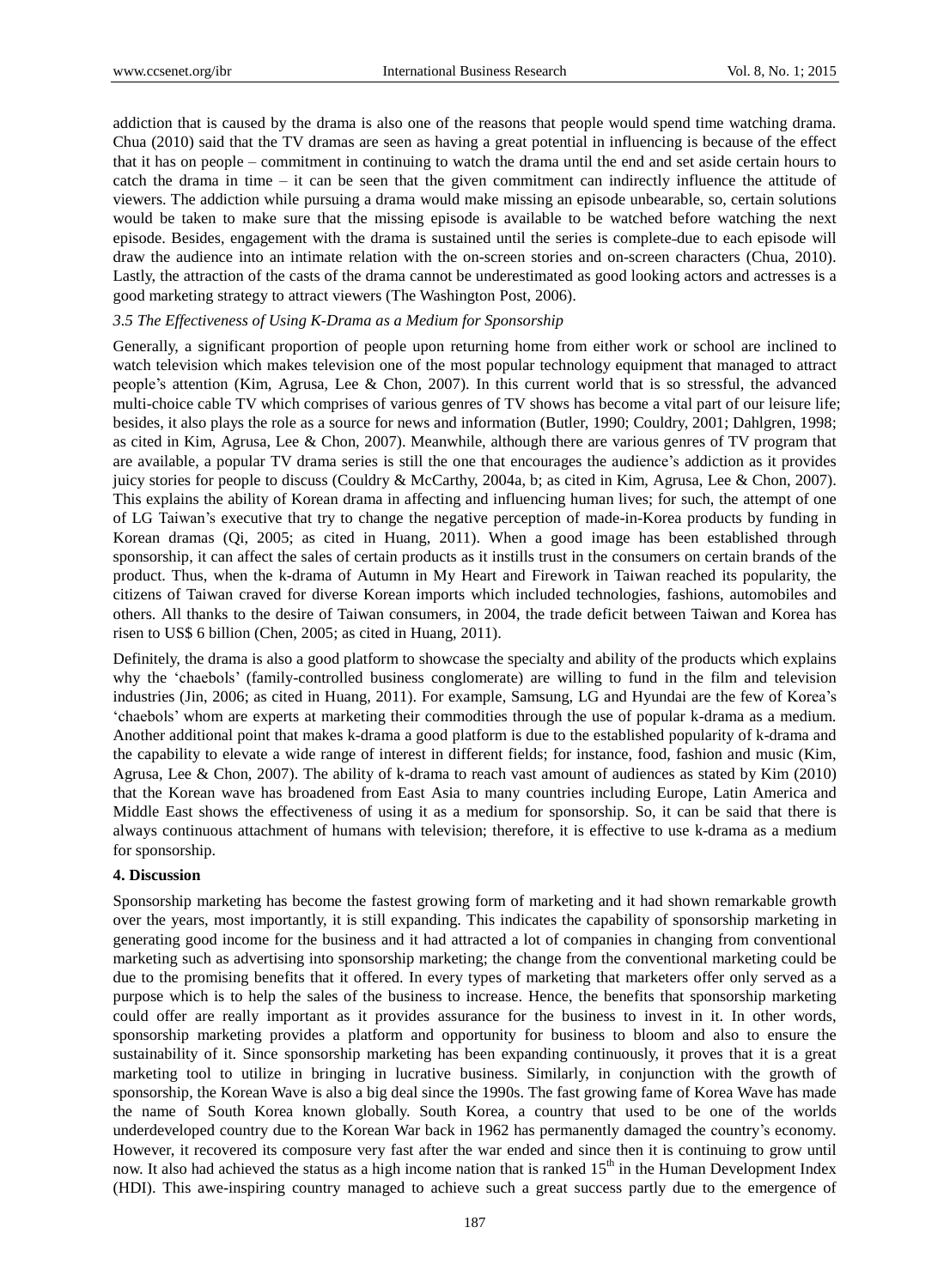Korean Wave which has contributed to the nation's income and also built a better image for the country.

Korean drama is the starting point that carves the evolution of Korean wave and the impact it has on the economy is not to be underestimated. Just by merely the airing the drama, it actually contributes to the rise in South Korea tourism and cultural exports as well. The success in boosting up the business is definitely by using sponsorship marketing as a marketing tool. Amazingly, the k-drama has been used as a medium for sponsorship marketing in bringing profitable business. K-drama has been used as a medium is due its ability; such as, the advancement of technology, it is known globally, people watch drama most of the time as a form of entertainment, it is a good place to showcase the products and it is able to cultivate interest from the contents that is presented in the drama. Besides, the advancement of technology has brought about technology sponsorship and definitely made sponsorship marketing easier with the added value. The communication also can happen anytime, just within the reach of fingertips people from all over the world are able to enjoy the k-drama at any time they want due to the development of technology. For example, in the year 2013, there is one Korean drama that had exploded and gone viral around the world, titled 'You Who Came from the Stars'. The drama has instantaneously become the hit and trend not only in South Korea but internationally as well. Hence, everything from the drama has become the latest trend; including the fashion, make-up products, fragrance and technologies. The main actress's character, Cheon Song Yi, has managed to make the sales for the sponsored products to flare up after the airing of the drama. Through her character, she portrayed herself as someone who loves to eat chimaek (in Korean Language) which is the combination of chicken and beer. Unintentionally, this has become a trend and people particularly in China have gone crazy for this food combination of fried chicken and beer. In addition, due to a 'Cheon Song Yi's proposal' scene in the drama, this has managed to make a new French accessory brand, Didier Dubot, to make its name known in Korea. According to Whitelocks (2014), YSL lipstick sparks global sellout after the drama was aired. Mentioned by The Wall Street Journal (2014), as cited by Whitelocks (2014), reveals that 'You Who Came from the Stars' has become an instant hit as the drama has become the most-watched drama; for instance, it has been watched for 14.5 billion times alone through the website of iqiyi.com.

Jeffries (2010) revealed that sponsorship can work in different ways and these ways of working are not necessarily mutually exclusive; thus, despite having the same sponsorship strategies, it can deliver outcomes in several different ways simultaneously and there are three ways that sponsorship can work; it can deliver salience through high frequency, persuade its audience via creative content and acquire values from the sponsored property/event, creating 'brand rub'. Therefore, that describes the specialty of using sponsorship as a marketing tool as it has the characteristics that is able to promote different outcomes at different times; for example, by using k-drama as medium for sponsorship marketing. Thus, this research paper is able to identify the importance of the role of sponsorship that makes it a good marketing tool because it has a lot of benefits and characteristics to offer which indirectly able to bring in good revenue for business by using the k-drama as a medium.

#### **5. Conclusion**

The primary objective of this research paper is aimed to understand the importance of the role of sponsorship that makes it a good marketing tool in bringing a lucrative business just by using Korean drama or k-drama as a medium through the popularity of Korean Wave. Hence, it begins by identifying the two main ideas of the research paper which are sponsorship marketing and Korean wave. From these two main ideas, it is further developed into subtopics in an attempt to give a better explanation and understanding.

Firstly, one of the main ideas is sponsorship marketing. The definitions from various academicians and scholars are being used to explain and understand the emergence of it. Sponsorship marketing is then further divided into the growth of sponsorship, reasons for the growth, benefits of sponsorship and the advantage of using technology in sponsorship marketing. Through these four points, it could be identified that the growth on sponsorship has grown enormously over the years and it is important to identify the reasons for the growth to understand the weakness of other conventional marketing tool and at the same time understand the strength of sponsorship marketing; then, identify the benefits to use it as an attraction to attract the companies to invest in it. Lastly, sponsorship technology provides a different approach and propositions that make a difference to the property; in terms of helping the property to operate more effectively and perform better with the help receive from technology.

Next, would be on the Korean Wave. As this study is hoped to understand whether k-drama is a good medium for sponsorship to bring in lucrative business, thus it is important to first understand what is Korean Wave and how does it defer from k-drama. The Korean Wave can be said as the flow of Korea and k-drama is one of the components. The success of Korean Wave was able to contribute to the nation's income and part of it actually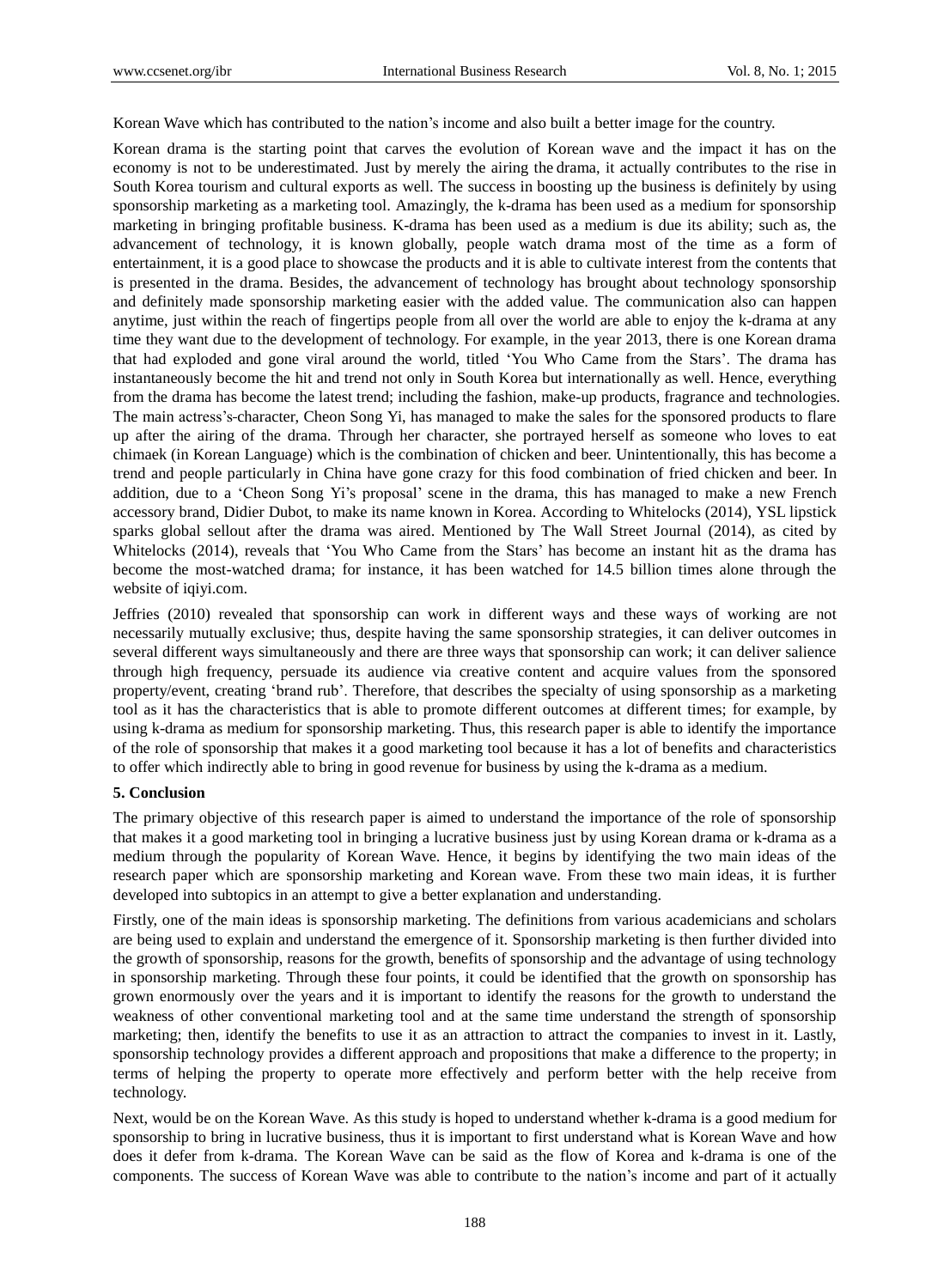comes from the contributions of k-drama that is able to generate revenue. The k-drama has spread around the world rapidly and there are reasons why people are so attracted to it. Hence, it is quite effective to use k-drama as a medium of sponsorship.

Above all, sponsorship marketing is a good marketing tool for promoting and increasing the sales of a business as shown by the growth of sponsorship marketing over the years. While Korean Wave has been a global phenomenon since the 1990s and thus it would be a good platform for the sponsorship marketing to showcase its ability in attracting business by using the k-drama as a medium through the fame of Korean Wave. Just by the content of it and with the magic of sponsorship marketing, it is able to attract customers and bring in business. It can be said that this research paper is able to identify advantages of sponsorship marketing and k-drama which indirectly brings in business for the companies. The benefits of sponsorship marketing and the popularity of the k-drama is the attraction in producing a satisfactory result for sales in business. However, more researches needs to be done in this particular field to understand the capability of it in order to have better results.

# **References**

- Farrelly, F., Greyser, S., & Rogan, M. (2012). Sponsorship linked internal marketing (SLIM): A strategic platform for employee engagement and business performance. *Journal of Sport Management*, *26*(6), 506–520.
- Fenton, W. (2010). Using sponsorship to drive environmental awareness and change. *Journal of Sponsorship*, *3*(2), 124–129.
- Herrmann, J. L., Walliser, B., & Kacha, M. (2011). Consumer consideration of sponsor brands they do not remember Taking a wider look at the memorisation effects of sponsorship. *International Journal of Advertising*, *30*(2), 259–281. http://dx.doi.org/10.2501/IJA-30-2-259-281
- Ho, P. (2011). Making your Chinese sponsorship strategy work. *Journal of Sponsorship*, *4*(3), 214–219.
- Horowitz, S. (2012). How jersey sponsorship can be an effective marketing tool. *Journal of Brand Strategy*, *1*(2), 180–184.
- Huang, S. (2011). Nation-branding and transnational consumption: Japan-mania and the Korean wave in Taiwan. *Media, Culture & Society*, *33*(1), 3–18. http://dx.doi.org/10.1177/0163443710379670
- Huang, X. (2009). 'Korean Wave'—The Popular Culture, Comes as Both Cultural and Economic Imperialism in the East Asia. *Asian Social Science*, *5*(8), 123. http://dx.doi.org/10.5539/ass.v5n8p123
- Huat, C. B. (2010). Korean Pop Culture. *Malaysian Journal of Media Studies*, *12*(1), 15–24.
- Jeffries, M. (2010). No sponsorship is an island: Sponsorship evaluation and research techniques. *Journal of Sponsorship*, *3*(4), 358–364.
- Kim, E. M., & Ryoo, J. (2007). South Korean Culture Goes Global: K-Pop and the Korean Wave. *Korean Social Science Journal*, *34*(1), 117–147.
- Kim, S. (2010). Extraordinary experience: Re-enacting and photographing at screen-tourism locations. *Tourism and Hospitality Planning and Development, 7*(1), 59–75. http://dx.doi.org/10.1080/14790530903522630
- Kim, S. S., Agrusa, J., Lee, H., & Chon, K. (2007). Effects of Korean television dramas on the flow of Japanese tourists. *Tourism Management*, *28*(5), 1340–1353. http://dx.doi.org/10.1016/j.tourman.2007.01.005
- Kim, S., & Wang, H. (2012). From television to the film set Korean drama Daejanggeum drives Chinese, Taiwanese, Japanese and Thai audiences to screen-tourism. *International Communication Gazette*, *74*(5), 423–442. http://dx.doi.org/10.1177/1748048512445152
- Koc, M. (2013). Sport Sponsorship as a Promotional Tool: Special Focus in Albania Business-to-Business (B2B) Perspective. *Creative and Knowledge Society*, *3*(2), 28–38. http://dx.doi.org/10.2478/v10212-011-0036-y
- Lee, S. J. (2011). The Korean Wave: The Seoul of Asia. *The Elon Journal of Undergraduate Research in Communications*, *2*(1), 85–93.
- Mazodier, M., & Merunka, D. (2012). Achieving brand loyalty through sponsorship: the role of fit and self-congruity. *Journal of the Academy of Marketing Science*, *40*(6), 807–820. http://dx.doi.org/10.1007/s11747-011-0285-y
- Meenaghan, T. (2013). Measuring sponsorship performance: challenge and direction. *Psychology & Marketing*, *30*(5), 385–393. http://dx.doi.org/10.1002/mar.20613
- Parc, J., & Moon, H. C. (2013). Korean Dramas and Films: Key Factors for Their International Competitiveness.